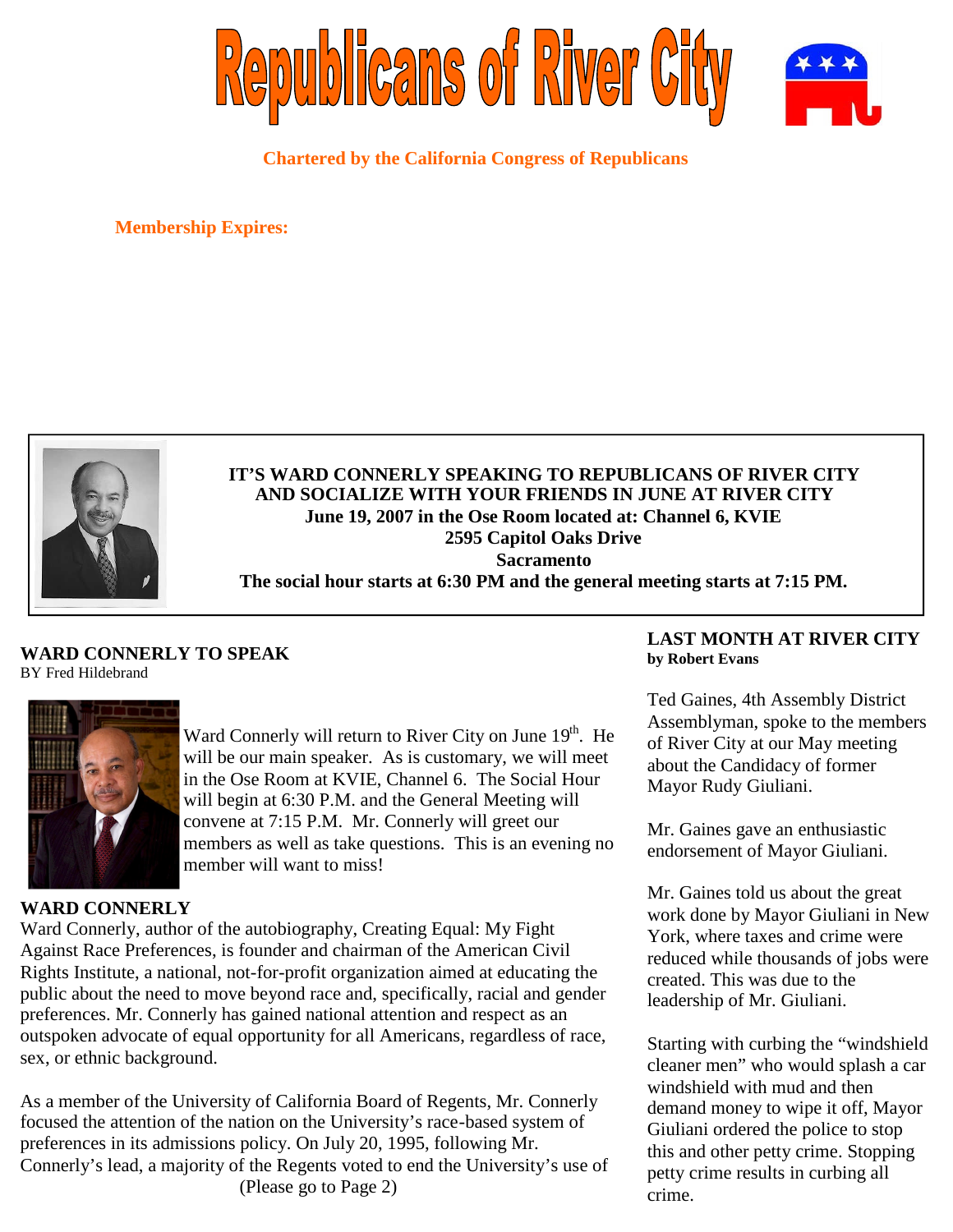Ward Connerly (Continued)

race as a means for admissions. He was appointed to a 12-year term as UC Regent in March 1993.

In 1995, Mr. Connerly accepted chairmanship of the California Civil Rights Initiative (Proposition 209) campaign. Under his leadership, the campaign successfully obtained more than 1 million signatures and qualified for the November 1996 ballot. California voters passed Proposition 209 by a 55 percent to 45 percent margin.

Mr. Connerly also led the efforts to pass initiatives in the States of Washington and Michigan, that were patterned after California's Proposition 209, to require equal treatment under the law for all residents in public education, public employment and public contracting.

Mr. Connerly has been profiled on 60 Minutes, the cover of Parade magazine, the New York Times, Wall Street Journal, Newsweek magazine, and virtually every major news magazine in America. He has also appeared on The NewsHour with Jim Lehrer, Crossfire, Hannity & Colmes, Meet the Press, Dateline, NBC Nightly News, CNN, and C-SPAN.

Mr. Connerly is President and Chief Executive Officer of Connerly & Associates, Inc., a Sacramento-based association management and land development consulting firm founded in 1973. He is regarded as one of the housing industry's top experts, possessing a comprehensive knowledge of housing and development issues. He has been inducted as a lifetime member into the California Building Industry Hall of Fame. Mr. Connerly currently is a member of the Rotary Club of Sacramento.

Ward Connerly Honors and Recognitions: • Recipient of the 2006 "Conservative of the Year Award" for dedication and commitment to Education and to the Principles of American Liberty from the Conservative Forum of the Silicon Valley (2007) • Recipient of Honorary Lifetime Membership from the College Republicans at Sacramento State University (2007) • Recipient of the Lifetime Achievement Award from the American Conservative Union Foundation presented at the Conservative Political Action Conference (2007) **Page 2 ON THIS DATE IN JUNE:** 

• Recipient of the Caldwell Award For Leadership in Higher Education from the John William Pope Center for Higher Education Policy (2006)

• Recipient of the prestigious "Bradley Prize" for his defense of freedom and democracy from the Lynde and Harry Bradley Foundation (2005)

• Recipient of the Thomas Szasz "Award for Outstanding Contributions to the Cause of Civil Liberties" (2003)

• Recipient of the "George Washington Honor Award" from the Freedom Foundation (2002) • Recipient of the "Individual Freedom

Award" from the Sovereign Fund (2001)

• Recipient of the Black Students Association Award from the University of

Tennessee – Chattanooga (2001) • Recipient of the Racial Harmony Hall of

Fame Award from "A Place For Us" (2000) • Recipient of the "Ronald Reagan Award for Leadership" from the California

Republican Party (1998) • Recipient of the Thomas Jefferson Award from the Council for National Policy (1998) • Recipient of the "State Achievement Award" from the Conservative Political

Action Conference (1998) • Recipient of the "Spirit of Lincoln Award" from the Log Cabin Republicans (1998) • Recipient of the "Lincoln Award for Leadership" from the Independent Women's Forum (1997)

• Recipient of the "Courage in Leadership Award" from Black America's Political Action Committee (1997) • Recipient of the Lt. General Edward J. Bronars "Defender of Freedom Award" from the Freedom Alliance (1997)

• Recipient of the "National Columbia Award" from the Washington Institute for Public Policy Studies (1996)

• Recipient of the "Patrick Henry Award" from the Center for the Study of Popular Culture (1995)

June 3, 1884 - Rep. John Lynch (R-MS) a former slave, presides over the Republican National Convention.

June 5, 1956 - Republican federal judge Frank Johnson rules in favor of Rosa Parks in decision striking down "blacks in the back of the bus" law.

June 8, 1866 - U. S. Senate passes Republicans' 14th Amendment guaranteeing due process and equal protection of the law to all citizens; 94% of Republicans vote yes and 100% of Democrats vote No.

June 9, 1964 - Republicans condemn 14 hour filibuster against 1964 Civil Rights Act by U. S. Senator and former Ku Klux Klansman Robert Byrd (D-WV) who still serves in the Senate.

June 10, 1964 - Senate Minority Leader Everett Dirksen (R-Il) criticizes Democrat filibuster against 1964 Civil Rights Act, calls on Democrats to stop opposing racial equality.

June 12, 1929 - First Lady Lou Hoover invites wife of U.S. Rep. Oscar De Priest (R-Il), an African-American, to tea at the White Housee, sparking protests by Democrats across the county.

June 17, 1856 - Republican National Convention makes John C. Fremont its first Republican presidential nominee, with the slogan "Free soil, free labor, free speech, and Fremont."

June 28, 1864 - Republican majority in Congress repeals Fugitive Slave Act.

June 29, 1982 - President Ronald Reagan signs 25-year extension of 1965 Voting Rights Act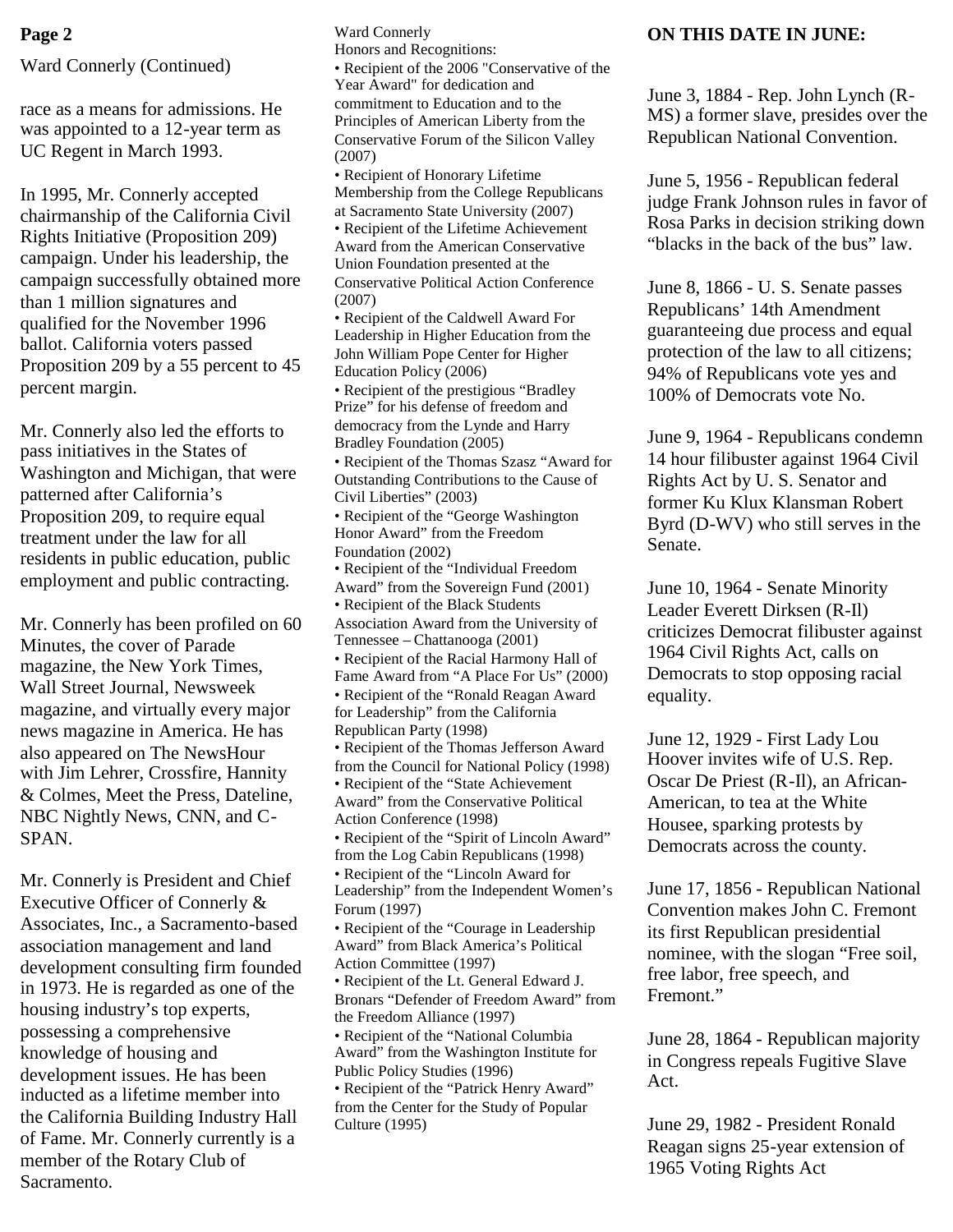

**The Honorable Dave Cox**

### **"NANNY GOVERNMENT" IS RAMPANT IN THE CAPITOL By Senator Dave Cox**

The Legislature last week was faced with what we call the "house of origin" deadline, where all bills introduced in 2007 must pass out of the house where they were originally introduced. This would mean that they would be through half of their legislative journey to becoming law.

It is amazing to me how many bills are introduced that attempt to manage the private lives of individuals in California. Some of us refer to this as "nanny government," and it seems to have become an increasing trend in the Capitol.

Here are the most prominent examples of this type of legislation:

SB 120 (Padilla) – Requires restaurants with 10 or more locations to provide nutritional information on menu boards and printed menus. The author of this bill apparently feels that it is government's business to inform us if our meal choices are healthy or not. The bill passed the Senate on a vote of 22 to 17.

AB 1634 (Levine) –Requires the spaying or neutering of pet dogs and cats within 4 months of their birth. In order to breed these animals, individuals would have to register as a breeder and pay \$500 for a breeder's license. This bill passed the Assembly with the bare minimum 41 votes.

**Page 3** AB 493 (Ruskin) – Imposes a fee of quickly becomes: How far will up to \$2,500 on the purchase of sports utility vehicles in order to subsidize the purchase of lower mileage automobiles, an attempt to regulate the type of car a family can buy. This bill failed on the Assembly Floor by a vote of 35 to 35.

> AB 97 (Mendoza) - Prohibits restaurants from preparing food in oils, margarine and shortening that contain trans-fats, even though many restaurants are already voluntarily doing this. My colleague, Assemblyman Alan Nakanishi said it best during the debate on this bill: "What's next, a ban on ice cream, sugar and chocolate cake?" The bill passed on a vote of 42 to 31.

AB 755 (Lieber) – This bill started as a bill to prohibit parents from striking their children. It was amended to allow judges and juries to consider whether striking children, among other things, is a form of pain or suffering on a child. It never made it out of the Assembly Appropriations Committee.

AB 722 (Levine) – This bill attempted to ban the sale of incandescent light bulbs in the state. Although saving energy is a laudable goal, forcing people to change is not the right way to go. This bill was on the Assembly Floor until the Author sent it to the inactive file, where it will have to wait until 2008 to be considered again.

The trend is not limited to the legislative arena. The South Coast Air Quality Management District has just proposed a ban on wood-burning fireplaces in new homes in Los Angeles, Orange and portions of San Bernardino and Riverside counties, and bans on using them in existing homes on some winter days. The State Air Resources Board has proposed a ban on home use of automobile air-conditioning refrigerant. The question here

legislators and regulators go in their pursuit of forcing changes in human behavior?

I do what I can to try to stop this kind of legislation or regulation from effecting people's lifestyles. The majority party of the Legislature, however, feels that this is productive use of legislative time. Ultimately, it will be up to Governor Schwarzenegger to sign or veto some of these silly ideas.

# **NORMAN JACHENS DIES By Robert Evans**

Our good friend, Norman Jachens has died. He passed away on June 13, 2007, at about 1:30 PM.

Norm was one of the first members of Republicans of River City. He and Barbara Sullivan, along with others, founded our volunteer club. Norm was also one of the most active members in recruiting new member for our club. He always carried a Republicans of River City application and was never shy about asking anyone he met (who was a Republican) to join our club. He is responsible for recruiting many of our current members.

In addition , Norm was instrumental in recruiting activists to work on behalf of the Sacramento County Republican Party. Several members have told me that Norm was the very first person to talk to them about doing more than just talk - to become active in all aspects of the Republican Party. Several more have told me that Norm "brought" them back into Republican politics after they had become "burned out" and left for other more sedate pursuits.

Norm will be missed by us all - he was a good friend personally and a great friend to the Republican Party.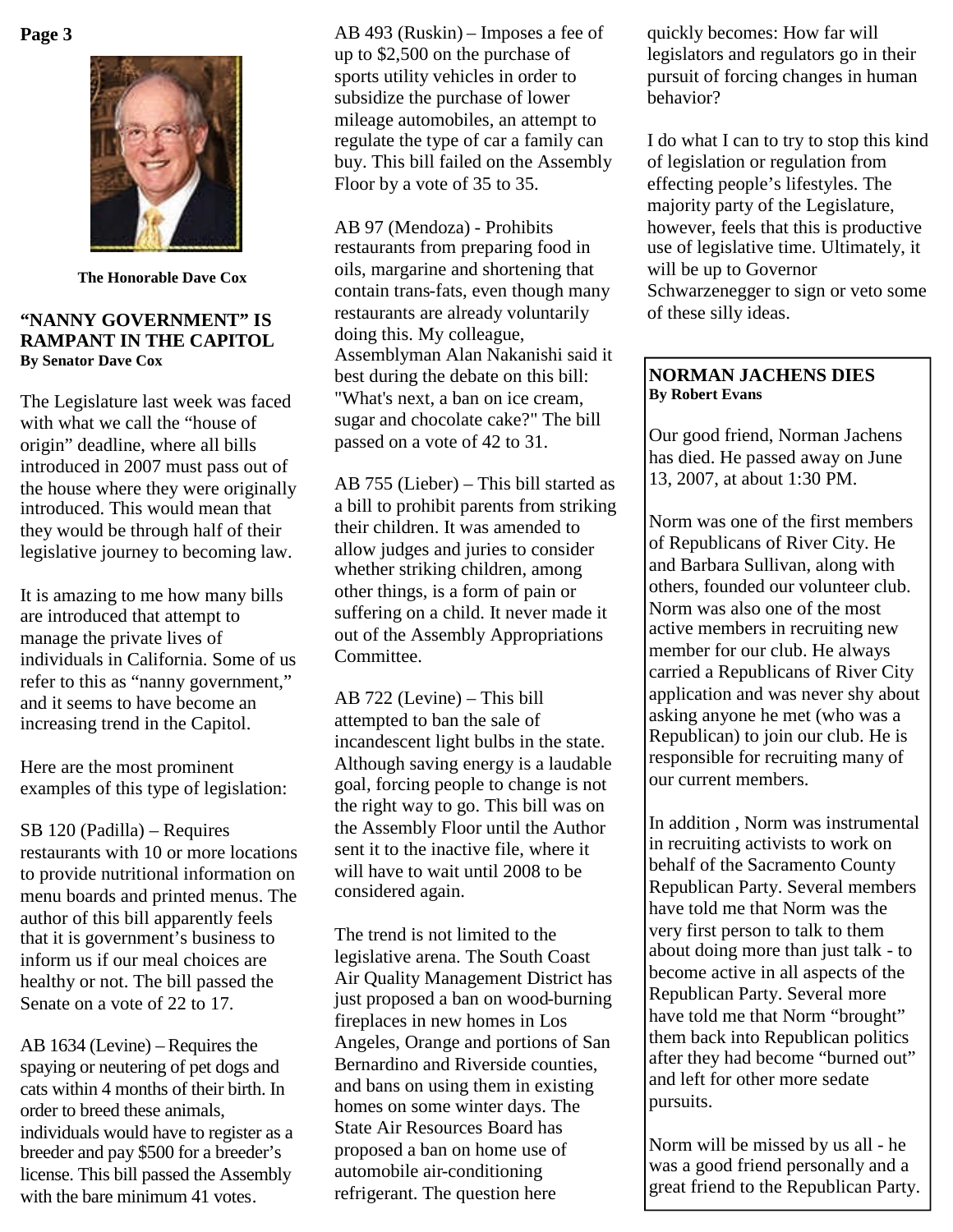**Page 4**



Teir and Larry Lawrence helped with our booth at the Sacramento County Fair.



Here you see our booth table.



John Signorotti and his boys helped out at the booth.

So did Nicole Rice who had a great time registering voters.





#### Fred and Patty Hildebrand took their **HERIOTEN TILLIE**

turn with voters and had fun. They were relieved by Jeff Scott who had a great time.





When the Ross sisters came by to register things picked

Brian Villanueva also had a good time chatting with and

# up at our booth.



registering voters. As you can see, our booth at the Sacramento County Fair was a lot of

fun and we got a lot of registrations, too. (Not pictured, William Chan.)

# **Republicans of River City Board of Directors:**

Carl Burton, President Marian Higdon, Director Norman Jachens, 1st Vice President Fred Hildebrand, Director Betty Axup, 2nd Vice President Mary Pearson, Director William Chan, Membership Secretary Al Rogel, Director Robert Evans, Treasurer Carey Stirling, Director Paul Green, Past President Barbara Sullivan, Director George Bradshaw, Director Florin Ciuriuc, Associate Director Richard Eigenheer, Director Marko Mlikotin, Associate Director Ed Gorre, Director

# **FOR ALL YOUR INSURANCE NEEDS, CALL RRC MEMBER**

# Afiac.

**Samuel R. Jones** Agent<br>CA Insurance Literae #0E10314

7244 Regard Way Sacramento, California 95842<br>916.332.2506 business/fax 916.813.1657 cell samuel\_jones@us.aflac.com aflac.com

**SAMUEL R JONES: (Business) 916-332-2506 or (Cell) 916-813-1657**



**1620 W. El Camino (916) 925-4444** \*\*\*\*\*



Volume 2007, Issue 6 P. O. Box 1635 Carmichael, CA 95609-1635

Editor: Robert Evans Telephone 359-5741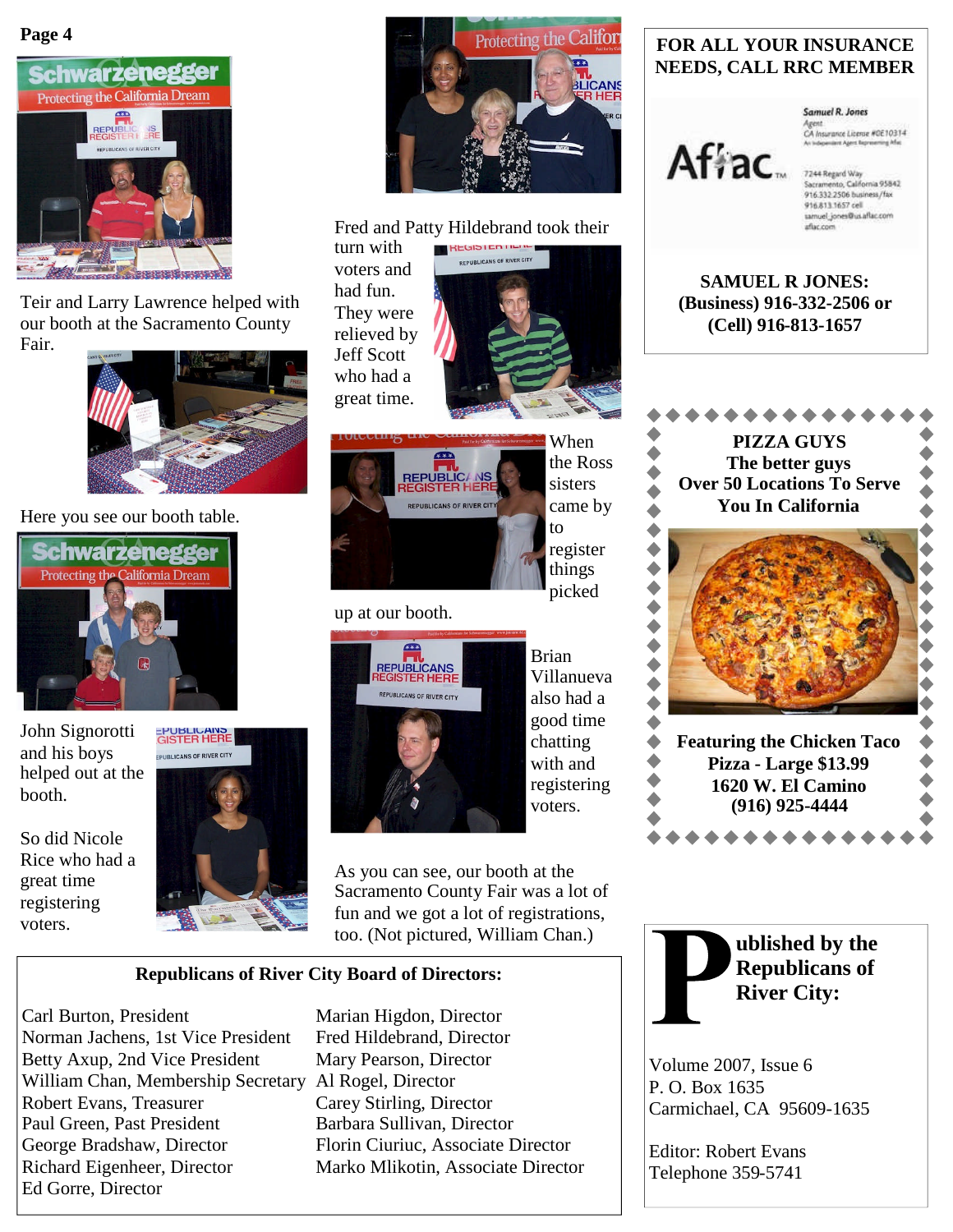**Page 5**



Honorable Roger Niello

# **WELFARE REFORM: BUILDING A STRONG WORKFORCE By Assemblyman Roger Niello**

We Americans are, for the most part, a charitable people. However, as generous as we are, we also believe in personal responsibility as a path to achieving success. So while we want to give those in need a hand up, we don't like just giving a hand out. This was the very idea behind the bipartisan welfare reform of the mid-90's, which centered on the principle that welfare ought not be an aimless way of life, but a road to achieve self sufficiency.

The "Personal Responsibility and Work Opportunity Reconciliation Act" that was signed into law by President Clinton in 1996, directed that in order to receive welfare, a recipient must be gaining job skills to prepare to move off of it, and this process was best begun sooner rather than later. The Act contained two major structural reforms: the first, a five-year time limit for aid, which had not existed before, and the second a "loosening of the reigns", allowing states greater freedom to experiment and tailor their own programs to their state's unique circumstances, provided that certain work participation rates were met.

The reforms sent the message that, in a very fundamental way, there needs

to be a safety net, but not one so soft that it causes potentially productive individuals to atrophy on the fringes of society. This was a key turning point in the national policy away from "welfare as we knew it" and has been quite successful in moving a lot of people off of welfare.

Fast forward ten years to 2007. Our great successes notwithstanding, there are people whose dependency is more ingrained and whose abilities to achieve self sufficiency are more challenging than others. These are the people with whom we have not been as successful as we'd like.

Confusion persists at the national as well as the state level on how best to channel this more challenging group out of welfare and into stable employment, and while there is the general agreement that we ought to "make work pay" and "make welfare" hurt", ideas abound in the debate over what this actually means at the ground level. States are "graded" on their ability to move people off the roles, and are sanctioned along the way if their enrollees are not fulfilling the requisite number of "work credits" required by the federal statute.

Currently, California is not meeting the work participation rates required by the Federal government, and as such there is a scramble to make welfare-to-work programs more effective. If California does not increase its work participation rate it will face sanctions. Therefore, we need to do more to get people to work, and we need to structure our programs to ensure that people get relevant job skills necessary to obtain stable employment. There are several examples of programs that have achieved success moving people into real jobs that they are able to keep, but surprisingly, Los Angeles County, with one of the highest welfare dependency rates in the nation, provides perhaps the best.

This year, I have introduced legislation to build on the success of the L.A. County program. Assembly Bill 98 will help by making it easier for counties to "create" job slots in the private sector in which real life job skills may be gained. In between those who will "never" be able to hold down a real job and those who are marketable, are those who need training at first, but if given the chance are able to stand on their own after a few months of close supervision. AB 98 allows counties greater flexibility in partnering with the private sector to boost the number of welfare recipients who are able to gain "trial" job experience, and, ultimately, be offered full employment. In L.A. County, 70% of the participants in this trial program moved off welfare, earning more than minimum wage as a result of the initial "weaning" process.

As a nation, we will be strongest when we are able to lift up the weakest among us to become productive contributors to society. The best policy is not to give people a crutch so they can subsist in their failure, but to encourage and require a path toward self-sufficiency and away from government dependency. To do so is ultimately in service of the strong individual, a strong economy and a strong society.